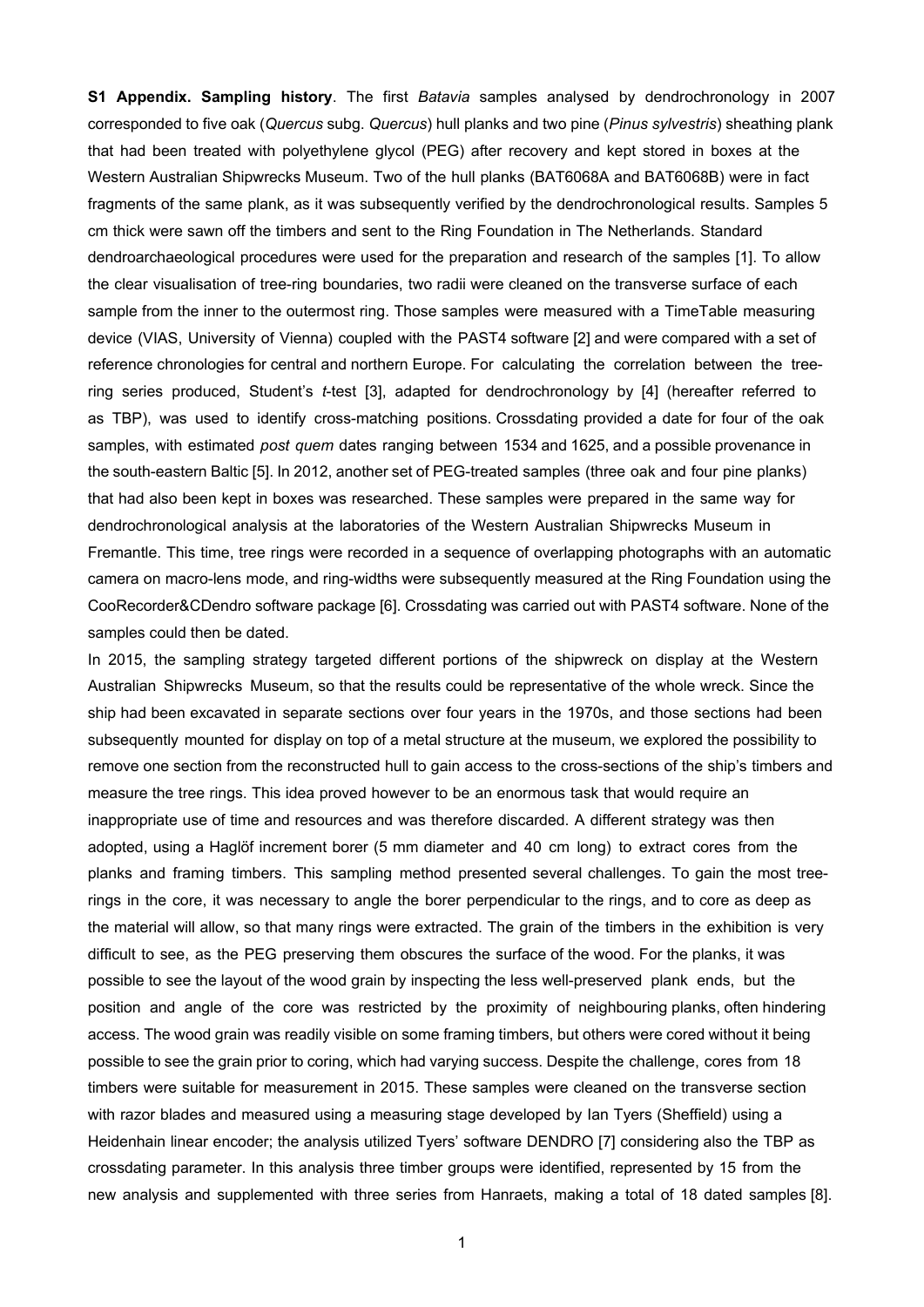In 2017, a plan for more extensive coring was made, this time using a 7 mm diameter dry-wood borer (Rinntech) powered by a heavy-duty Bosch GBM 13-2 RE 13mm 550W Variable-Speed drill. We attempted to extract a maximum of the available tree rings as possible, from the outermost preserved ones in towards the pith of the original tree. No sapwood was identified on any sample. Sampling PEG-conserved timber with this equipment proved both successful and efficient, and we collected another 91 samples from 74 timbers (including two timbers, BAT6333 and BAT6014 previously sampled in 2015). The same preparation and measuring and crossdating procedures as in 2007 and 2015 were employed. Fifty-three timbers were dated [9]. There are 55 undated samples from 48 timbers. Four samples were not measured, either because they contained too few tree rings, or they were too fragmentary. Again, three main groups of timbers were identified (**Fig A**)



**Fig A**. **Matrix internal correlation**. The matrix shows statistical matches (TBP values, see key) between each tree-ring curve with each other, at their cross-dated position. Colour labels correspond with the provenances of the four major groups indicated in Fig 2 of the main text.

## **References**

- 1. Baillie MGL. Tree-ring dating and archaeology. 1st ed. Chicago: University of Chicago Press; 1982.
- 2. Knibbe B. PAST4—Personal Analysis System for Treering Research. SCIEM; 2009.
- 3. Student. The probable error of a mean. Biometrika [Internet]. 1908 Jul 6;6(1):1-25. Available from: http://www.jstor.org/stable/2331554
- 4. Baillie MGL, Pilcher JR. A simple crossdating program for tree-ring research. Tree-Ring Bull. 1973;33: 7-14.
- 5. Hanraets E. Report numbers 2007002 and 2007014. Amersfoort; 2007.
- 6. Larsson L-A. Cybis CooRecorder—Image Coordinate Recording Program & CDendro—Cybis Dendro